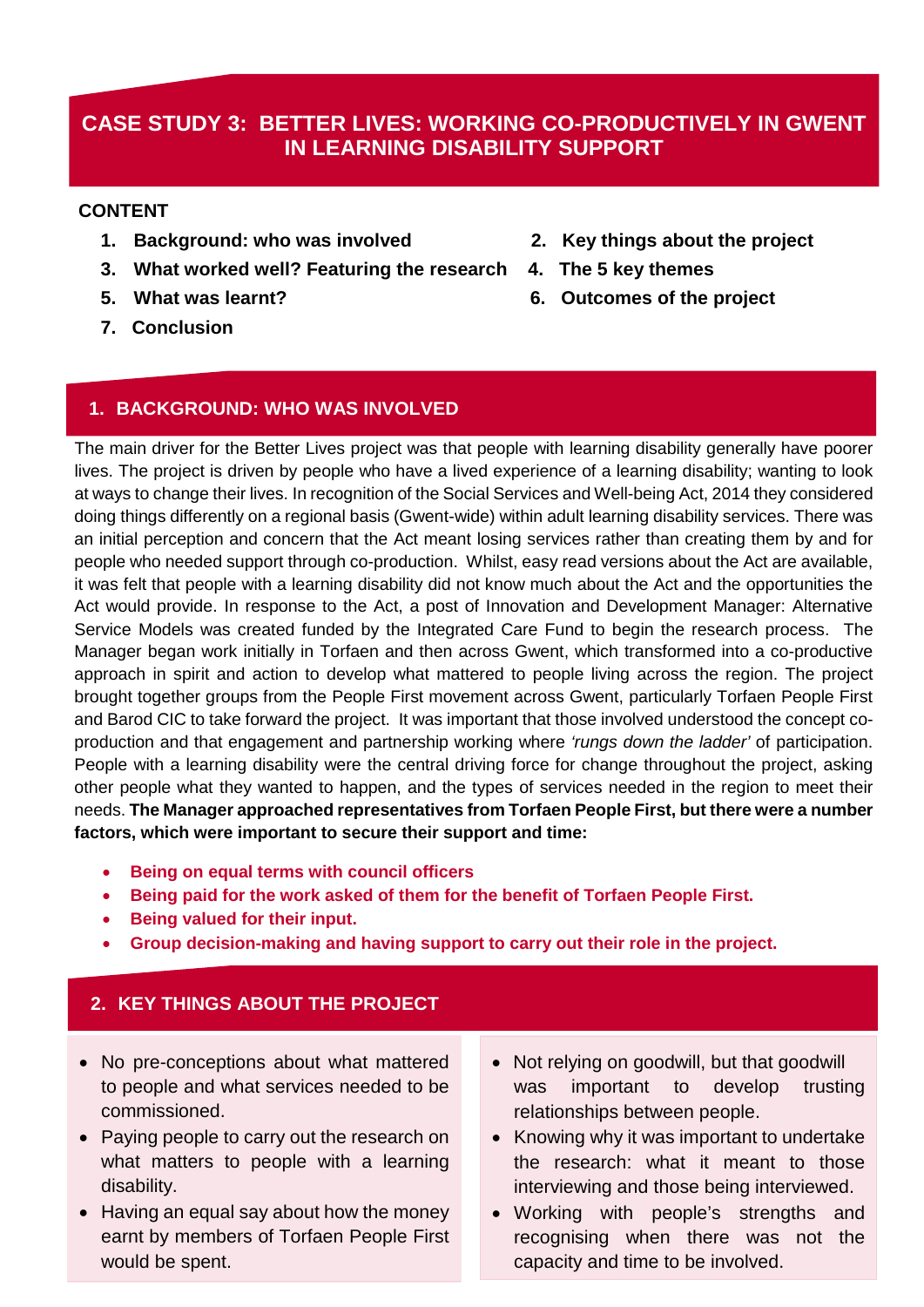## **3. WHAT WORKED WELL? FEATURING THE RESEARCH**

This project was *'very much shared'* and that it did not belong to anyone; it was a collective of people across sectors who seek to find out what people wanted by asking them directly to *'see where we can make a difference….it's not about ego or organisations, it's just about what will make it work'* in meeting the support needs of the learning disability community in the future. From the outset it was notable that the Innovation and Development Manager was a coproductive practitioner. He spread his enthusiasm and was trusted, which supported the enablement of representatives from Torfaen People First to be active in finding out what other people with a learning disability wanted. The most crucial factor was that a different approach was taken to be inclusive; that there was equality and those who were to be the researchers were paid for their time as their council staff and third sector colleagues and was the outstanding feature of this project. There was an equal say as to how the allocated budget would be spent.

#### **The research process worked well by:**

- **Designing a research process which was accessible and agreed.**
- **Developing the questions to ask people and consulting on those questions with people, other groups and organisations.**
- **Working as part of a team: Working with people's key skills and strengths to collect, collate and analyse the results together. Members of Torfaen People First did the initial coding rather than someone else interpreting the data they had collected.**
- **The interviewers knew many of the people they were interviewing which helped to support people to respond, without bias, as the questions had been agreed through consultation.**
- **Not making assumptions about what people wanted.**
- **Whilst, not everyone answered all the questions, over 100 people took part.**
- **Agreeing together the themes and the projects to be designed around those themes.**
- **Producing posters outlining the key themes so that everybody understood each theme.**
- **Held a conference based around the 5 themes to explore further ideas.**
- **Not letting the research** *'go into a black hole report'* **and stay on a shelf not used.**



Click on the link to access the PDF

**The [Co-Production](file://mania.wcva.org.uk/U%20Drives/dcook/Case%20Studies/Gwent%20TPF%20and%20Barod/Funny%20Times%202.pdf)  [Story:](file://mania.wcva.org.uk/U%20Drives/dcook/Case%20Studies/Gwent%20TPF%20and%20Barod/Funny%20Times%202.pdf) 'Funny Times' outlined who was involved and the coproductive processes they went through was an output of the project.**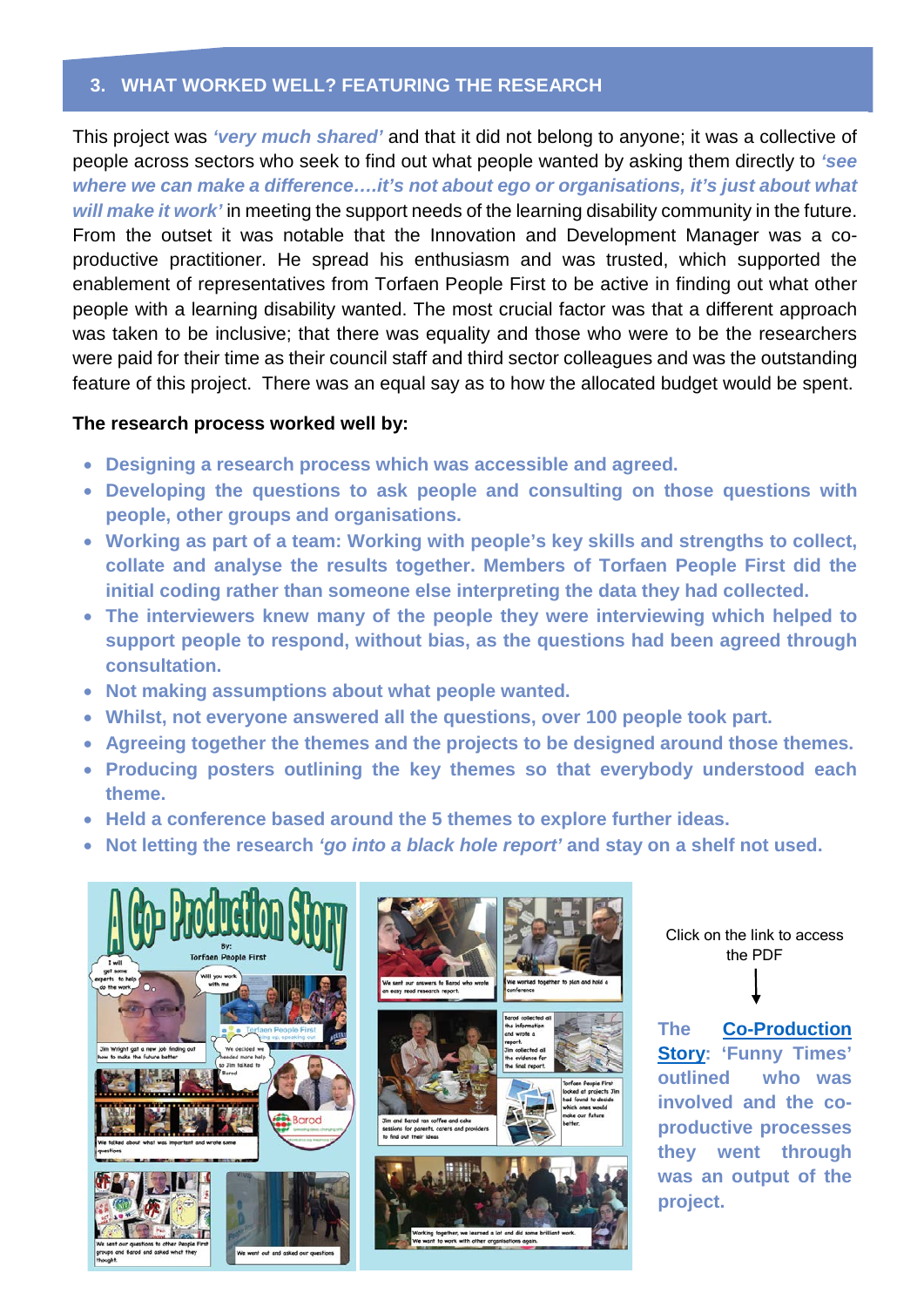## **4. THE 5 KEY THEMES: BETTER LIVES**

The evidence from the interviews formed into 5 key themes, from which specific projects were developed, based upon what support or services people wanted to see happen. The Better Lives project wanted people to know that:



Meeting up





- **It's my life: Let me get on with it, I will live with whatever happens.**
- **It's my life: It's my money, I can use it how I want.**
- **It's my life: I want a job, I want to be paid.**
- **It's my life: I want to go out with my friends.**
- **It's my life: Sometimes we want to be alone**

Time to be by<br>myself or<br>with a friend





Subsequently, a conference was held designed and facilitated by members of the People First community based upon the 5 key themes. People were asked to make a pledge as to what they could do to support the work. However, people had many ideas and things they would like to change. It was highlighted that one participant never had any of her own money even to pay for a cup of tea. All that change, by one simple action, when she was given some cash so she could buy her own tea and was *'thrilled about it because suddenly she was in control of that'.* Decisions needed to be made about which of the key themes to take forward; the main messages people wanted to let people know about. Those decisions were made together based upon what was possible to initiate, drawing upon the skills, time available and capacity of those taking part.

Going out, meeting friends and being able to feel safe in the community where the top priorities. **Safe Places** was launched as product of the of the research and was the most straightforward to initiate. Training was provided for people to ask shops in a local town centre why a safe place was needed for people. Well-known retail shops, banks and local businesses were invited to an open day to find out about the Safe Places project. Shops, banks and businesses were asked to display a Safe Place sticker so if a person felt anxious or became lost and carried a card or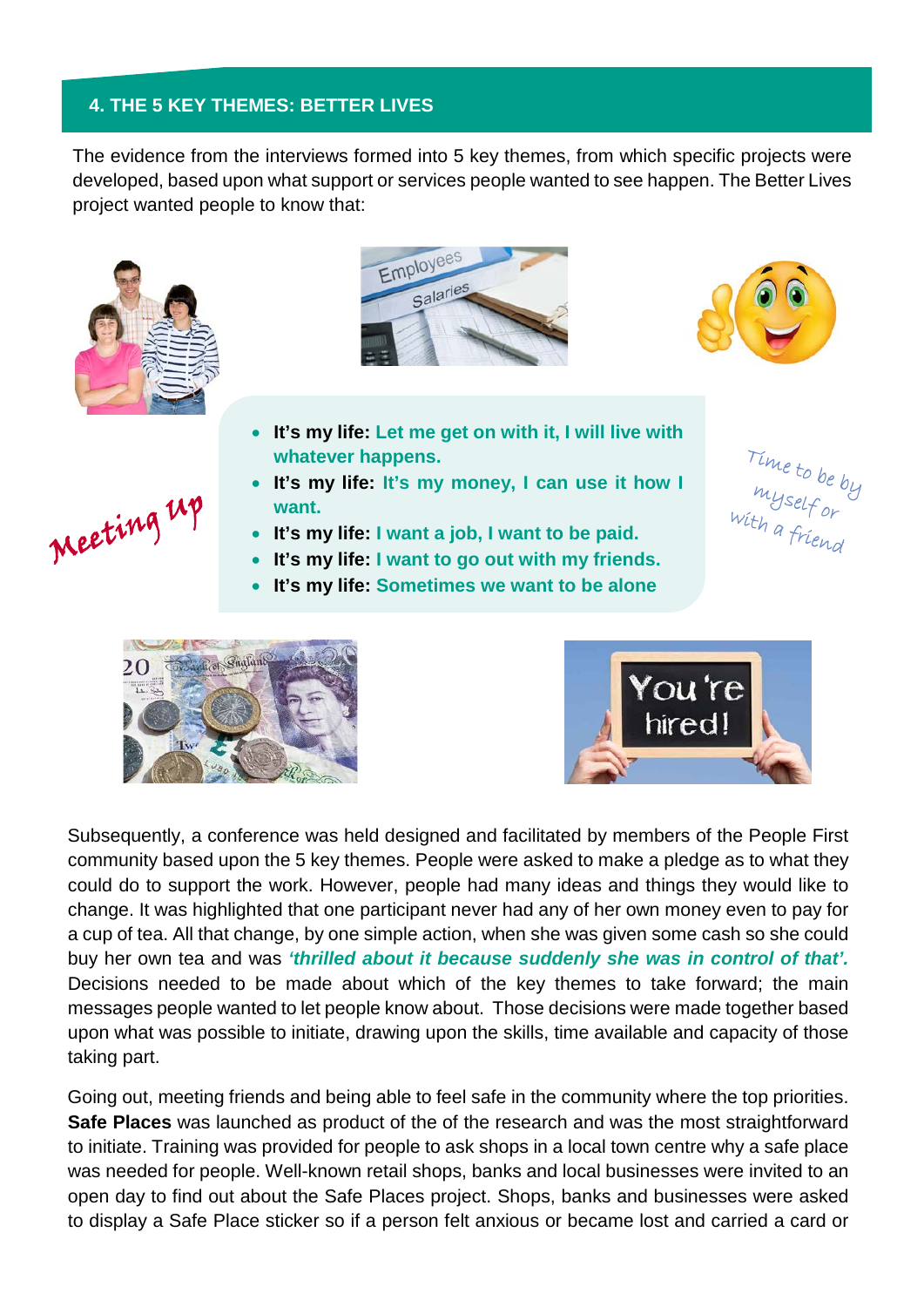key fob with 2 contact telephone numbers, the shop could make a call on their behalf. This project worked well, people worked as a team and decisions were made jointly throughout. Safe Places has now spread to other locations across the region as an additional outcome.

# $\overline{\phantom{a}}$  Click on the link

The [Gwent Charter](file://mania.wcva.org.uk/U%20Drives/dcook/Case%20Studies/Gwent%20TPF%20and%20Barod/Gwent%20Charter%20BILINGUAL%20FINAL%20(004)%20(002).pdf) was launched on 25<sup>th</sup> April 2018 at an event to celebrate it through music, drama and a premiere of a film about the Charter. The Charter was developed by People First members across 5 groups. The Charter is based upon the 5 themes and seeks both organisations and individuals to sign up and use the Charter in practice. A group of paid Charter Checkers will monitor and check to ensure that those who have signed up keep to the intentions of the Charter. Information, training and support people to use the Charter will be provided. Overall, the main intention of the Charter is to ensure their voice is heard.



## **5. WHAT WAS LEARNT**

**Time and capacity:** Torfaen People First felt it was important to recognise what was possible for them to contribute to Better Lives once the key themes and potential projects had been identified. Members felt that, at times, it was quite time-consuming interviewing people and that they wanted to ensure that they had enough time to carry out their roles effectively, without it becoming too onerous.

**Recognising people's strengths and skills:** Importance of paying people was paramount, in recognition of the strengths and skills they brought to the team. The 5 People First groups brought different types of knowledge which gave the project dynamism and depth. People felt they *'were at the centre of it and treated equally for the strengths and skills they brought to the team'.*

**Helping people to dream:** Some people interviewed struggled to express or visualise what mattered to them. It was felt that they needed *'permission to dream'*; deferring to what they thought people expected them to say. However, the interviewers had prompt sheets with pictures of activities to act as a *'dream trigger'*. Once one person began to express their hopes and dreams it created a chain reaction of dreaming. The interviewers could ask a prompt question to gather more information once people began to express what mattered to them and what they wanted in the future.

**The research:** It was important to return to the research, to *'say what it was for'* and where they could make a difference across the 5 themes and how effectively to use the data.

**Working as a team:** Team working and being able to trust the Innovation and Development Manager was a central feature. Being co-operative, removing competition, with professionals and organisation letting go and sharing the power and decision-making processes has been a continuing feature for People First groups across Gwent and for local authority and third sector colleagues involved in Better Lives.

#### **Working together through Better Lives has:**

*'Brought closer connections….and that the People First groups are now tighter than ever, there is a lot of joint working going on'.*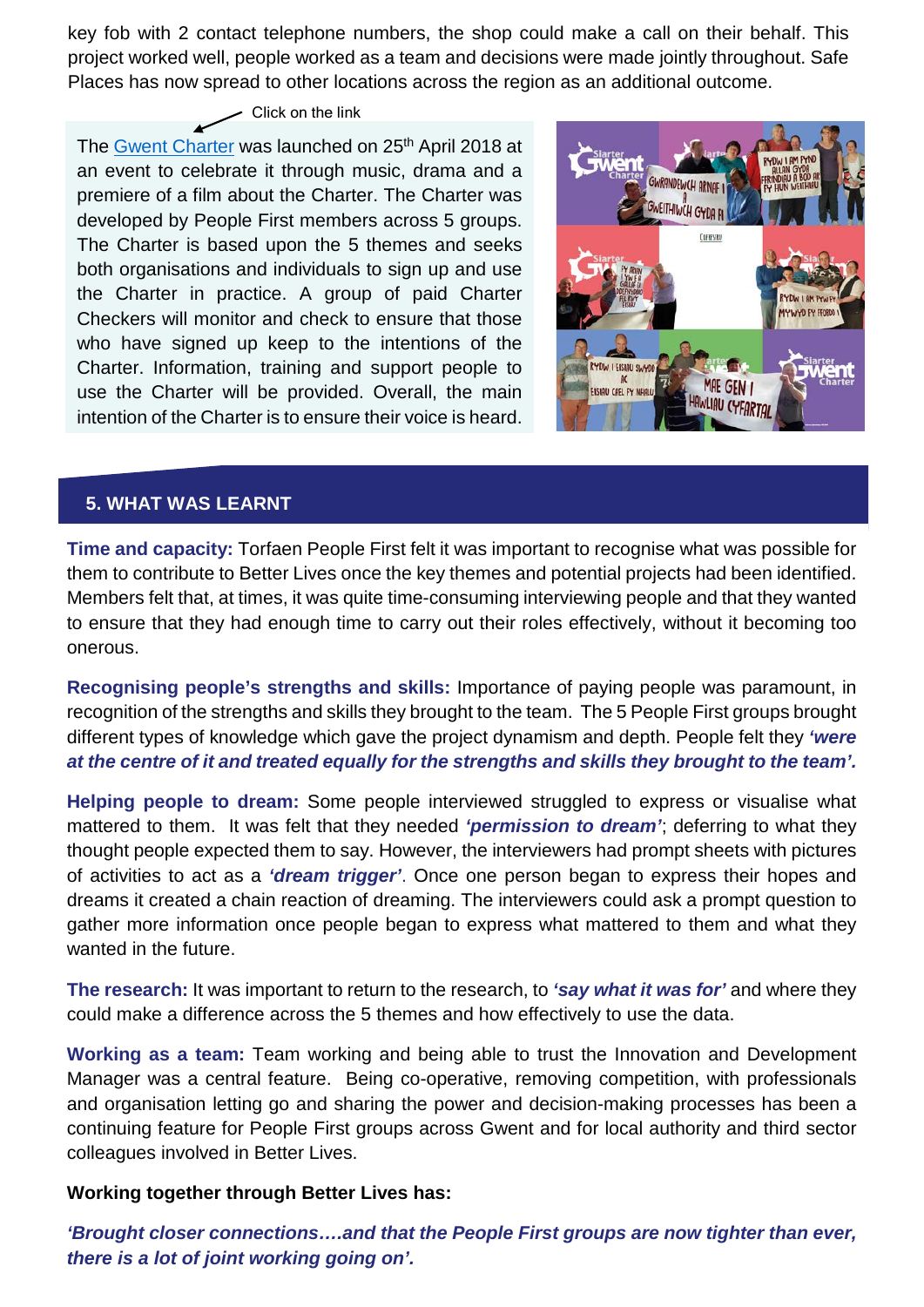#### **6. Outcomes of the project**

Better Lives identified several outcomes beyond the original intention project. A final report was produced setting out how they would address the 5 themes through initiating a series of projects. **However, the following additional outcomes were:**

- **Being co-productive:** Embracing the principles of co-production was a crucial outcome. That *its empowering….because some of the traditional systems people are "done to" and their voices are not heard in it and they (people with a learning disability) have very little power'***.** Shifting power dimension towards equality and people driving change was supported by people getting paid. This was a *'big step forward….and having an equal say about how to spend the budget'* rather than a top-down approach to commissioning; *'you can have a bit on money to do this bit and you can have a bit of money to do that',* which had been the previous experience. The joint work undertaken has triggered an ethos of co-production across Gwent.
- **Changing commissioning practice:** It was felt that Influencing what happens, from a commissioning perspective, *'makes you think bigger'* and provided the opportunity to think about what is possible to achieve. The Gwent Charter will be included in contract specifications. Organisation aiming to provide commissioned services are be expected signed up to the Charter. Importantly, commissioning in a different way, where what matters to people was the catalyst and stating, *'these are the services we want you to commission',* rather through local authority-imposed contract specifications where the co-productive design of services was absent, is a key outcome of Better Lives project.
- **Full cost recovery:** People First being paid for conducting the interviews and being Charter Checkers led to discussions about how to cost realistically their time to ensure that they did not feel taken advantage of or grateful to *'have a seat at the table'.*  Previously, they were providing free training. They considered the market training rate and felt that to charge under the rate people would devalue their work or the training they delivered. Pan-Gwent, the People First Groups agreed a training rate to limit the competition between groups so that work could be shared across the region and beyond.
- **Improved confidence:** People First group members of the team grew in confidence. They felt able to challenge their professional colleagues when they considered they were making judgements about the evidence from the research they did not agree with or when deciding the key themes unilaterally. Confidence grew individually through taking part in the interviewing and analysis process. People First members facilitated a conference based upon the 5 key themes and had the confidence to speak to the audience. One team member moved into her own supported living home and two other People First members felt more confident to start thinking about living independently.

#### **Key Point:**

**Working out what skills were needed, finding people to fill any skills gaps, and learning new skills from each other as we did the work was an important outcome of this work.**

#### **Postscript:**

- **No More Barriers has begun to address employment issues.**
- **Digi connection is connecting people through technology.**
- **2 Gwent ambassadors (people with lived experience whose brief is ensure people are involved in plans about them).**